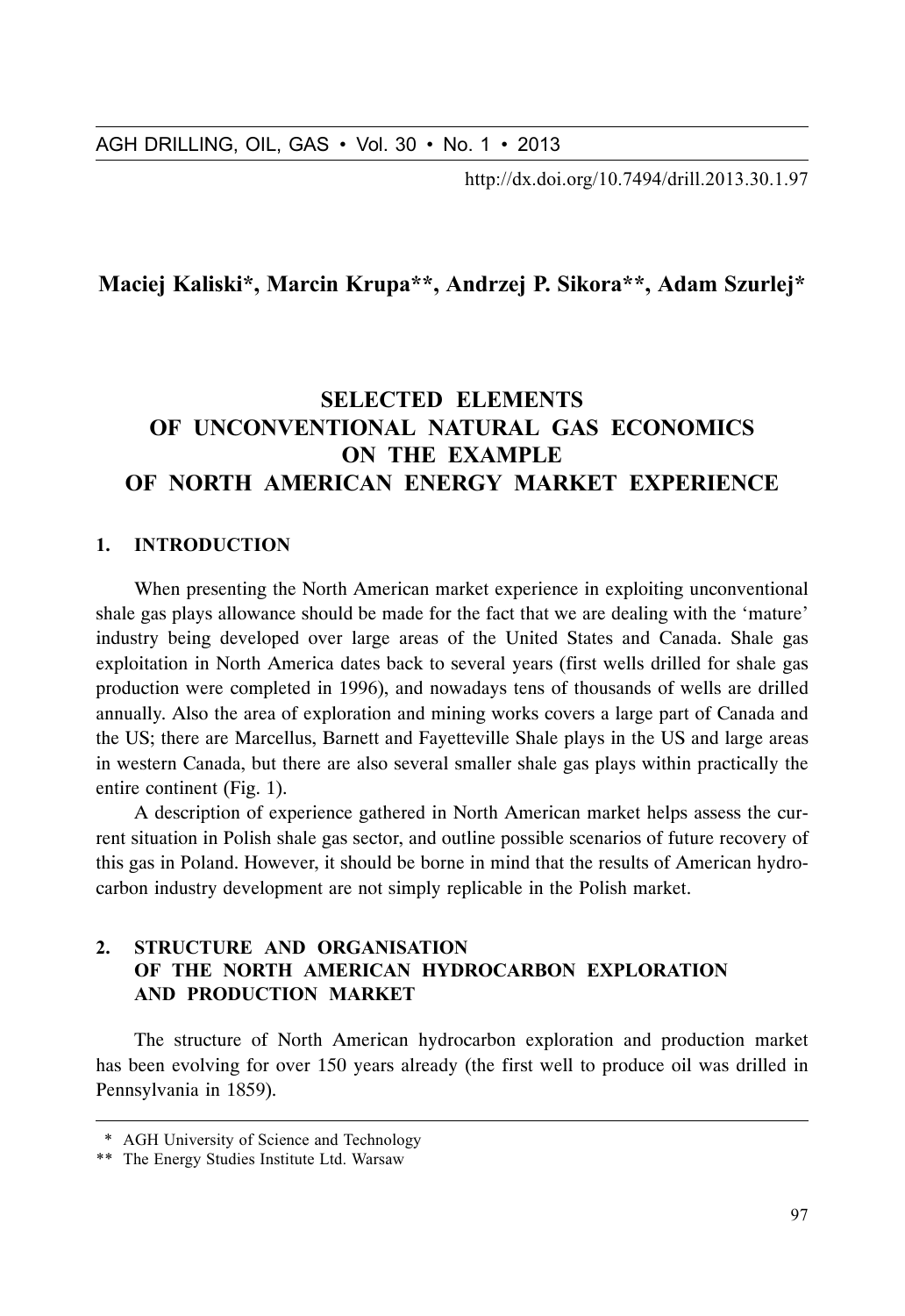

Fig. 1. North American Shale Gas Plays [9] Map source: ZIFF Energy Group, 2011

Initially, the exploration and production work was carried out by dozens, hundreds and eventually thousands of small 'operators', usually owners of individual oil wells. Despite the subsequent expansion of Standard Oil 'descendants' in hydrocarbon exploration and production area in all global markets, and the creation of numerous new vertically integrated undertakings, a very large number of US oil and gas production operators still exist, often relatively small, and very common are capital transactions intended to merge entities, split or sell/exchange shares [19].

In 2011 the US capital market have noted [10]:

- 14 vertically integrated undertakings engaged in oil and gas exploration, logistics and processing, as well as in the trading of oil and gas derivatives (more than one of the domains mentioned, not necessary all). These are the largest companies, and their market capitalisation reaches 50% of the total oil and gas market capitalisation.
- 103 non-integrated companies, operating in one of the above areas. Their market capitalisation reaches 28% of the total sector market value.
- 56 oil and gas services companies, engaged in manufacturing equipment and facilities, conducting seismic studies, drilling etc. This segment's share in the capitalisation of hydrocarbon sector amounts to 22%.

To better understand the size of the US hydrocarbon sector it should be added that the whole capitalisation of companies mentioned above reached \$1,370 billion in mid-2011,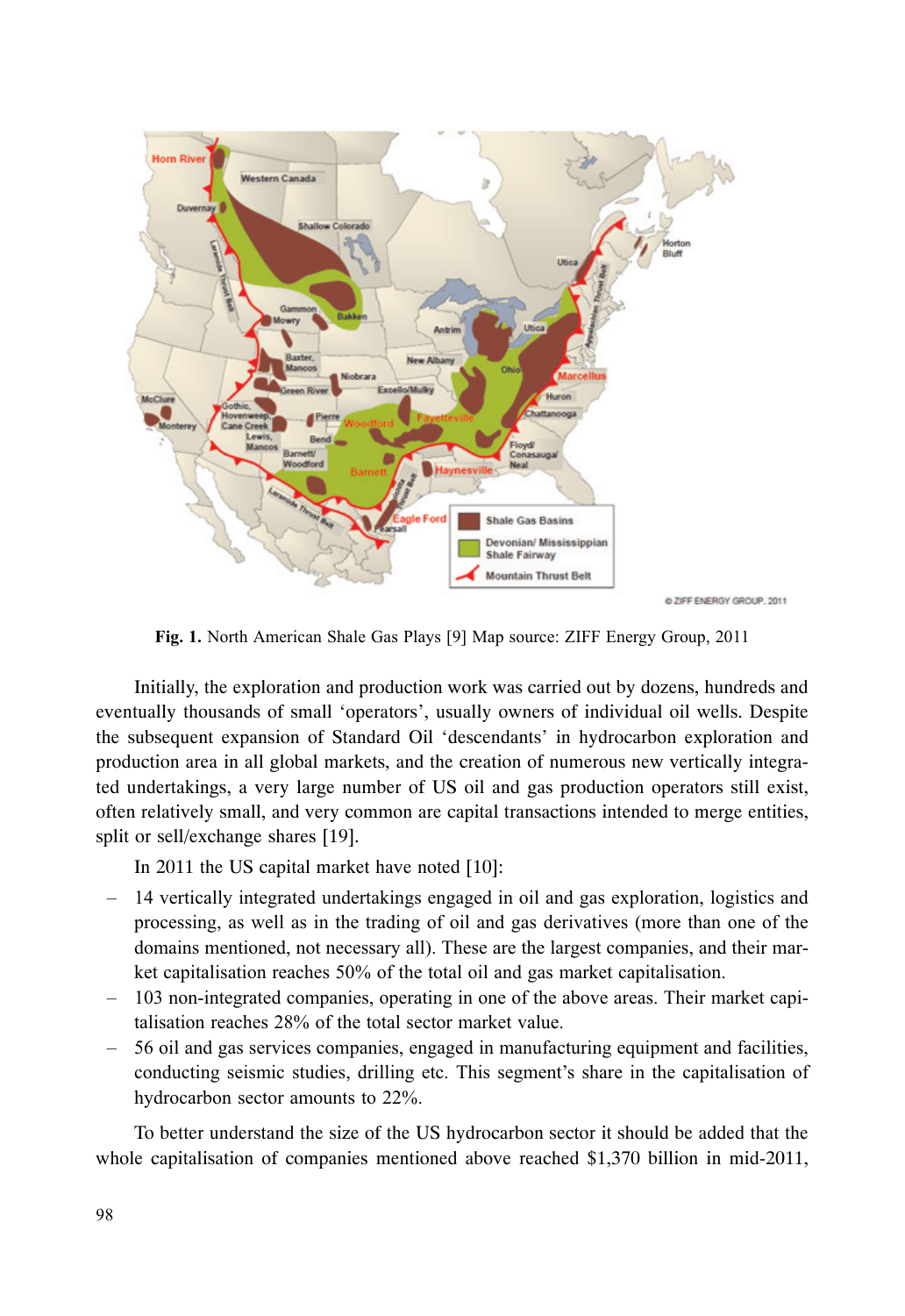and the market capitalisation of the largest one  $-$  ExxonMobil – reached as much as \$356 billion (in the case of the smallest one  $-$  \$2 million). It must be stressed that Oil & Gas companies have been highly ranked among the world's biggest companies by *Fortune Global 500* for 2012 (the top 500 corporations worldwide as measured by revenue) and in the top ten are as much as seven oil companies. Also, taking as criterion the profit, companies from oil and gas sector are predominant (2012): 1.Gazprom – 44,4 billion of US dollars, 2.ExxonMobil – 41,6 billion of US dollars and 4. Royal Dutch Shell – 30,9 billion of US dollars.



The shareholders of hydrocarbon companies are also relatively highly distributed (Fig. 2).

Fig. 2. Shareholding Structure in companies in Oil & Gas sector, based in the US in 2011  $[10]$ 

As can be seen from Figure 2, the majority of shares in the oil sector are in the hands of pension and investment funds (and they have greatest impact on the boards of these companies, with the ability to delegate their representatives to the supervisory authorities and – indirectly – to the management of these companies), but nearly  $40\%$  of the shares belong to individual investors (investment accounts and individual retirement accounts). Just over  $5\%$ is in the hands of other institutional investors, and the companies' managers operating in this sector have only ca.  $3\%$  of the shares. A very large part of the US population has the opportunity to directly 'participate' in the profits generated by this sector. Breaking down the aggregated data from Figure 2 in a more precise manner there may be stated [19]:

- In the hands of individual investors are 42% of shares of vertically integrated hydrocarbon companies (which are the biggest market players); 47% are owned by Asset Management.
- In non-integrated companies (dealing with a single area of activity) individual investors account for 18% of shareholders; a dominant role is played by Asset Management funds  $-76\%$  of shares.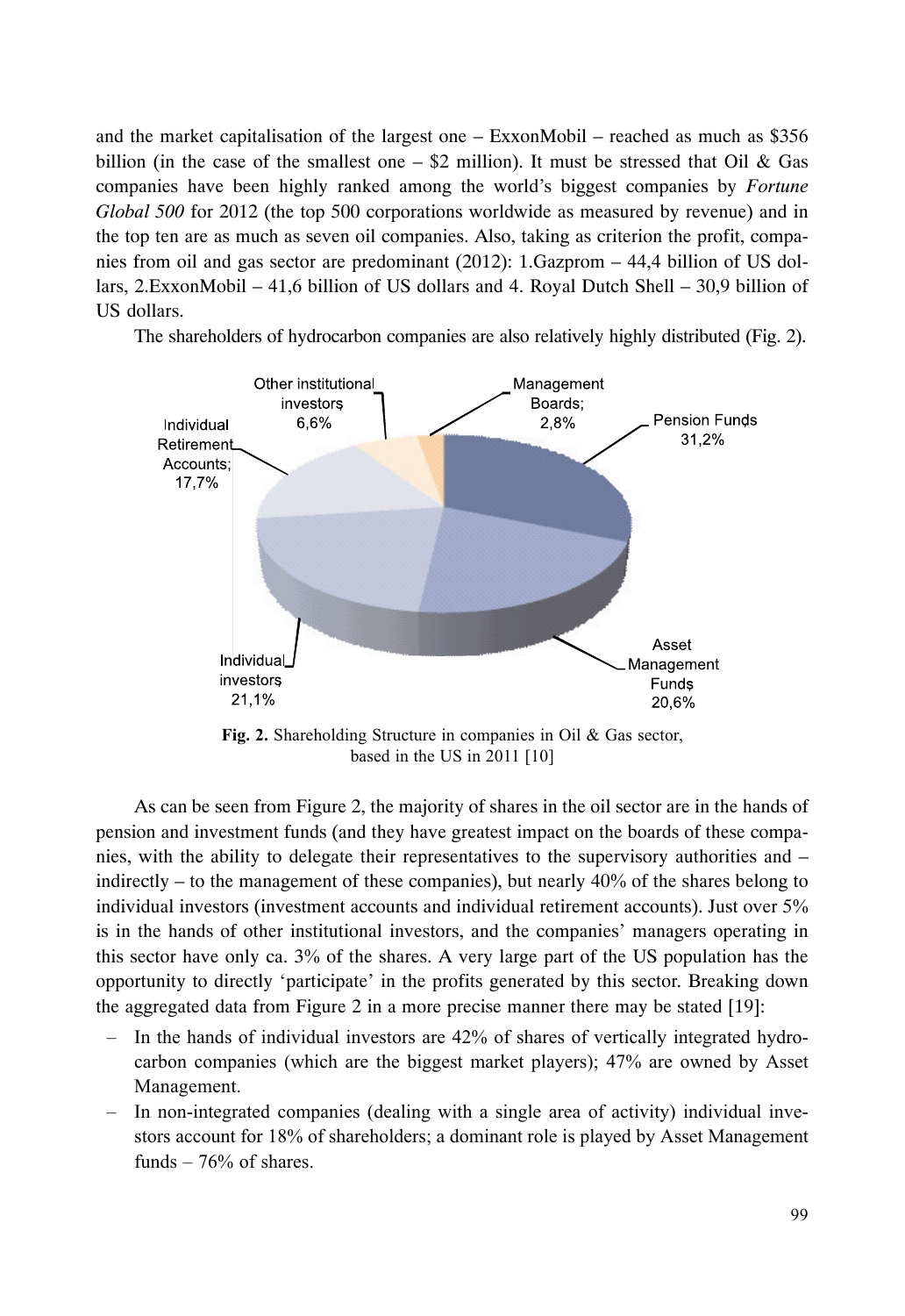- A similar structure prevails in oil and gas services companies: Asset Management funds own 63% of shares, and individual investors  $-23\%$ .
- Nearly 50 million US households own these companies' shares through individual retirement accounts. Over 60 million households pool funds in different pension funds investing in stocks of sector companies.

#### 3. **CHANGES IN TERMS OF DRILLING EFFICIENCY** FOR UNCONVENTIONAL DEPOSITS IN THE US AND CANADA

How has drilling efficiency changed in subsequent years on the example of Canadian and US shale plays? The Fayetteville Shale play is located in the Arkansas and covers the area of about 25,000 square kilometres. In terms of gas volumes produced it is the second largest shale play in the United States (the first is the Barnett Shale). Industrial-scale shale gas production commenced here in 2005, and due to a very rapid growth reached ca. 14 Bcm in 2009, 21 Bcm in 2010, and 26 Bcm in 2011. It was due to a number of new wells drilled in the Fayetteville Shale, which has been decreasing since 2010 only because of the drop in shale gas prices in the North American market (Tab. 1).

| Year         | <b>Number</b>  |
|--------------|----------------|
| until 2004   | $\overline{c}$ |
| 2004         | 14             |
| 2005         | 46             |
| 2006         | 132            |
| 2007         | 456            |
| 2008         | 730            |
| 2009         | 892            |
| 2010         | 745            |
| <b>Total</b> | 3017           |

| Table 1 |  |  |  |  |                                                   |  |  |
|---------|--|--|--|--|---------------------------------------------------|--|--|
|         |  |  |  |  | New wells completed in the Fayetteville Shale [5] |  |  |

A significant number of new production wells allows a reliable statistical analysis of their changing productivity depending on when the drilling was completed. Data showing gas volumes produced during the first 12 months starting from the launching of extraction, for wells completed in subsequent years are presented in Table 2.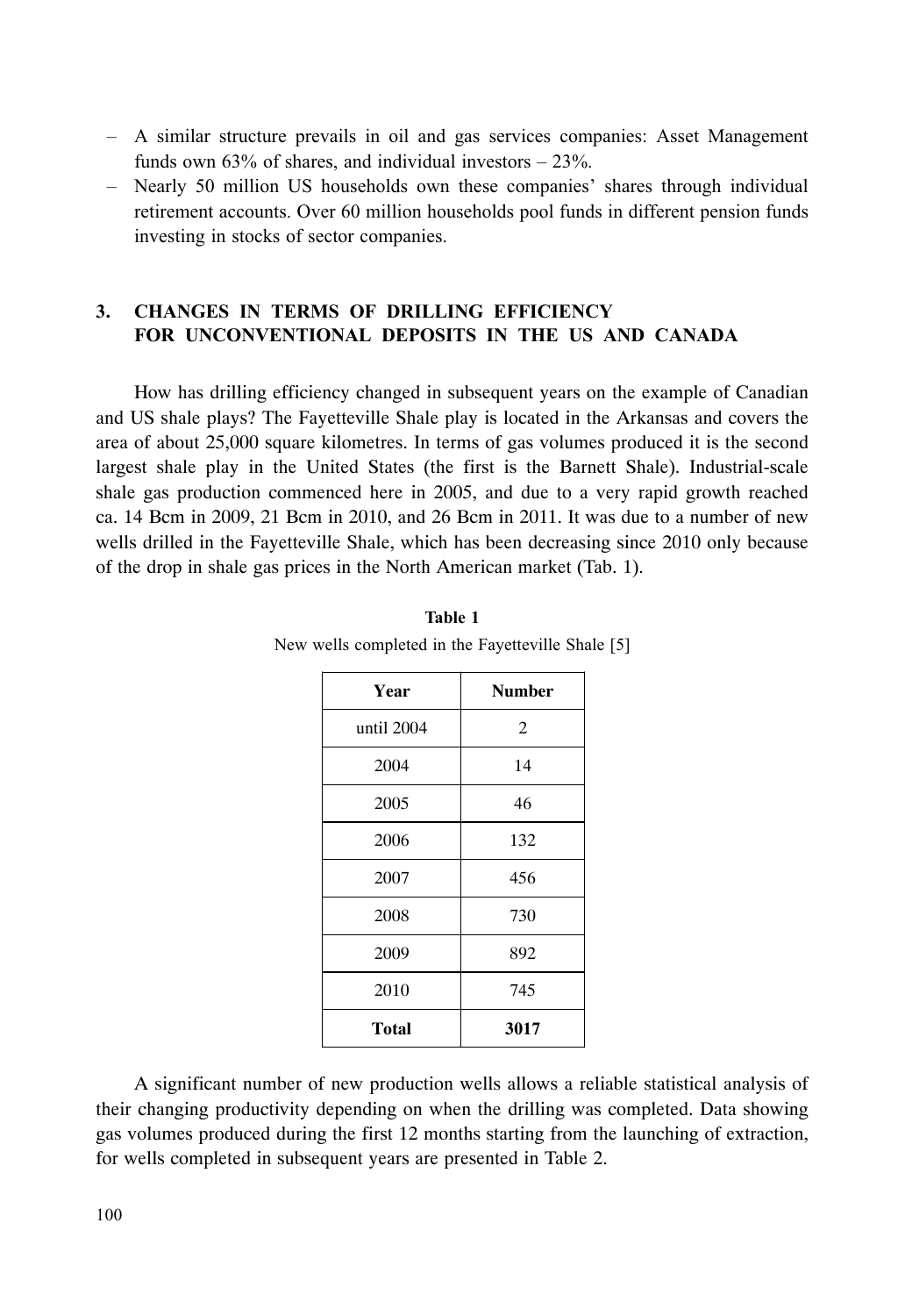#### Table 2

| <b>Start</b><br>of production | <b>Volumes produced</b><br>(Mmcf/d) | <b>Volumes produced</b><br>$\text{(mm}^3/\text{d})$ | <b>Volumes produced</b><br>$\text{(mmm}^3/\text{y})$ |
|-------------------------------|-------------------------------------|-----------------------------------------------------|------------------------------------------------------|
| $2005 - 2006*$                | 0.71                                | 19.9                                                | 7.3                                                  |
| 2006-2007                     | 0.80                                | 22.4                                                | 8.2                                                  |
| 2007-2008                     | 1.08                                | 30.3                                                | 11.0                                                 |
| 2008-2009                     | 1.27                                | 35.6                                                | 13.0                                                 |
| 2009-2010                     | 1.57                                | 44.0                                                | 16.1                                                 |

Average natural gas volumes produced during the first 12 months from a single well, for wells completed in the Fayette Shale over the period 2005–2010 [4]

\* data collected for the period from October to September of the following year

As can be seen from Table 2, the average size of production has more than doubled over five years. This is due to the use of technologies which are better and more adapted to the local conditions, and to general development of knowledge (focusing on the most promising areas), and the technique (it mainly regards hydraulic fracturing). It is also important to bear in mind that the above production figures relate to all completed wells, also to those where the production did not start due to gas absence or mining inefficiency. According to information cited by the data source, the number of 'misguided' drilling reaches ca. 20–30% and decreases with time. Another example concerning the changing productivity of wells refers to the Montney Shale Natural Gas Field, located in British Columbia (Canada). Figure 3 shows that over 12 years the average size of production from a single well (during the first 30 days) increased from about 700 Mcf/d (ca. 20 Mcm/d) to ca. 4 Mmcf/d (ca. 110 Mcm/d, which totals ca. 40 Mmcm/y), which is about five- or sixfold.



Fig. 3. The average volume of gas production during the first 30 days from a single well, for wells completed in the Montney Shale Play over the period 1998–2010 [3]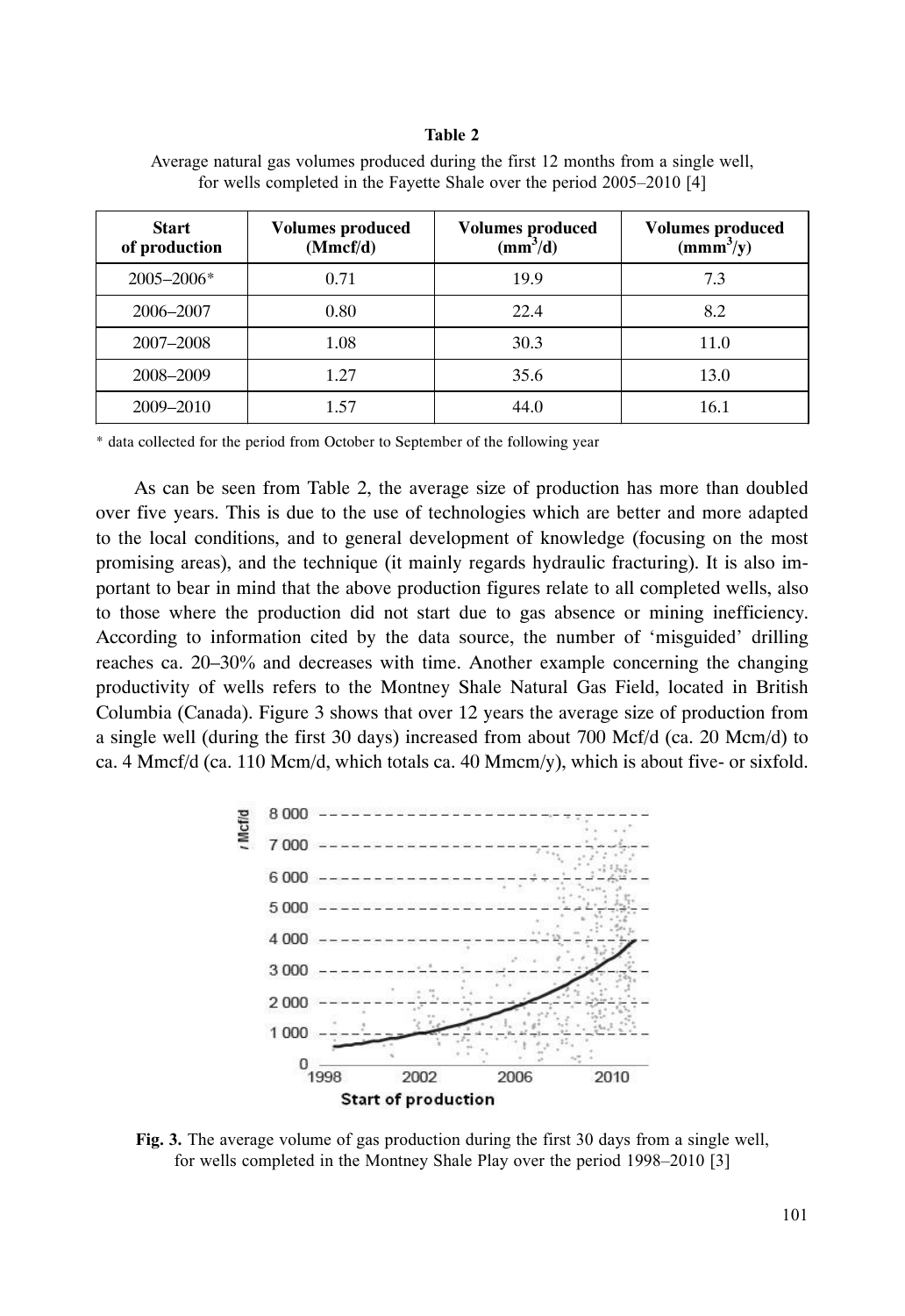## 4. CHANGES IN INVESTMENT AND OPERATING COSTS RELATED TO THE EXPLOITATION OF MRQ DEPOSITS

In the hydrocarbon sector the capital and operating costs related to mining operations depend on a number of factors, which are both objective and independent of man, but also consciously shaped by policy-makers and the market of a given country or territory (taxes and other charges, equipment and infrastructure availability, or conditions prevailing in the labour market). The basic cost elements include: acquiring ownership rights to the land (or in any other manner the possibility to use land for mining operations), drilling and finishing work along with hydraulic fracturing (usually by contracting service companies), infrastructure construction (gas refining, collective pipelines) and finally the operational costs related to daily operation, gas treatment and compression.

A large number of purely local factors (i.e. taxes, labour costs, regulations) hinder the comparison of absolute values of costs in different markets; however, it is possible to determine the cost trends for the areas with the longest history of shale gas exploitation. This applies, as usual, to Canada et United States territories. The most important conclusion resulting from the analysis of information provided by companies extracting North American shale gas is a continuous fall in investment costs.

Figure 4 shows that within five years, between 2007 and 2011, time needed for completing a single horizontal well was more than twice reduced, and this despite the increased length of the hole by ca.  $70\%$  (from ca. 900 m to 1.500 m). Interestingly, it could be completed along with drilling cost kept at (roughly) the same level. However, the biggest decline was noticed in gas exploration and production development costs (Finding & Development), which fell in this period almost two and a half fold (calculated per volume of gas produced unit).

A similar cost evolution can be seen in other gas exploration and production companies. Over the period 2005–2009 GMX Resources (the Haynesville Shale) reduced the cost of drilling of ca. \$9 million in 2005 to \$6.5 million in 2009 per well; Continental Resources (the Bakken Formation) reduced the average drilling time from 45 to 28 days between 2008 and 2009; Ultra Petroleum (the Pinedale Field) reduced the drilling time from 61 days in 2006 to 21 days in 2009, with drilling costs decreased from 7 to 5.25 million (Fig. 4) [2].

Due to the most commonly used practice of hiring oil and gas services companies, which in turn lease out necessary drilling and fracturing equipment, the cost of these works usually remains in an almost linear relationship with drilling/fracturing time, as shown in Figures 5 and 6.

Cheasepeake Energy Company obtained a  $40\%$  time reduction and  $60\%$  reduction in the average cost of vertical wells in 2006–2008. At the same time the total cost of drilling decreased by 37% in 2008–2009. As regards operating costs related to gas extraction, its purification, transmission by pipelines, they appear to be at the level similar to gas production from conventional fields.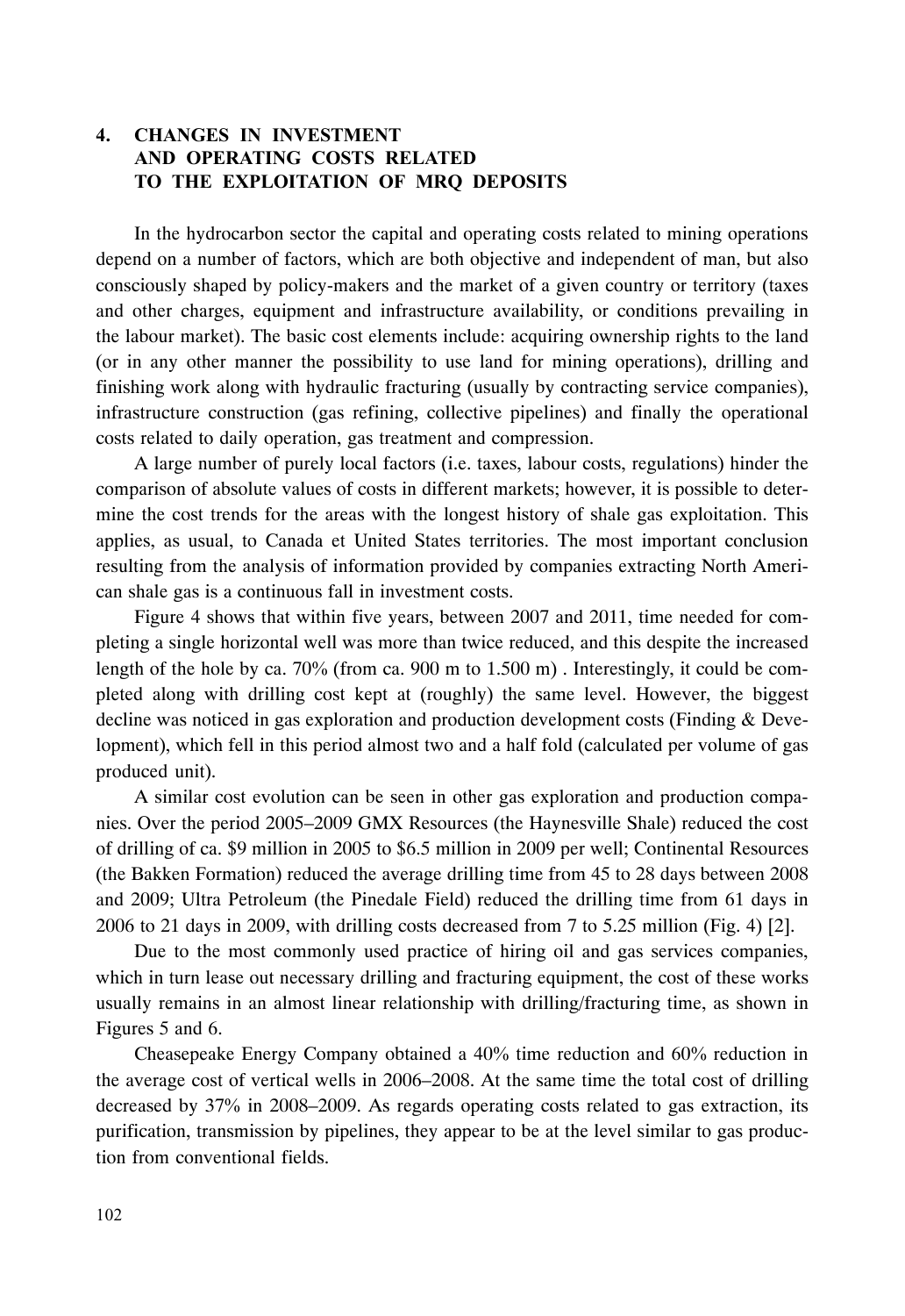

Fig. 4. Change in investment costs for wells completed in the Fayetteville Shale Play by Southwestern Energy Company [16]



Fig. 5. Drilling time, depth and cost for wells completed by Cheasepeake Energy Co. in the Fayetteville Shale Play over the period 2006–2008 [11]



Fig. 6. The average drilling cost carried out by Cheasepeake Energy Co. in the Fayetteville Shale Play over the period 2008-2009 [6]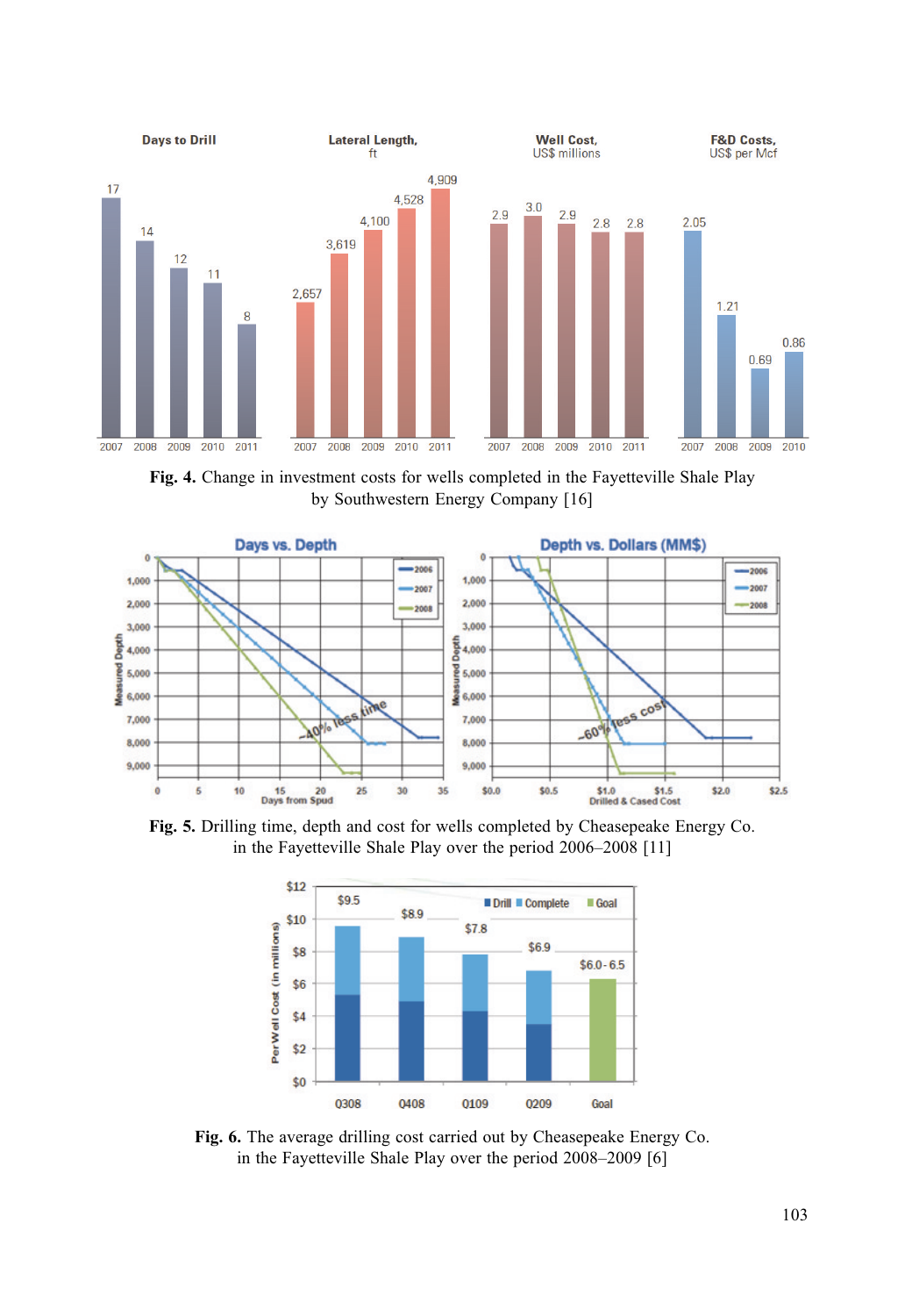#### 3-FISCAL POLICY AND ITS IMPACT ON THE ECONOMICS OF SHALE GAS PRODUCTION

The impact of any taxes on the economics of gas production can be seen from two points of view at least. The first is the position of governments (or local authorities, i.e. state authorities in the case of United States), which have the right to impose taxes and determine their amount. The second is the point of view of sector companies for which any tax increases costs and contributes to reducing the economic viability of production from wells in the given area, and sometimes to even ceasing production from a number of wells. In the United States, in addition to 'normal' taxes imposed on economic operators, individual states have the right to impose taxes on production volumes (primary severance tax burden), before the deduction of any expenses. The size of the burden is surprisingly different for each state (Tab. 3).

| Alaska       | 25%   | Michigan     | 5%    |
|--------------|-------|--------------|-------|
| Alabama      | 10%   | Arkansas     | 5%    |
| Montana      | 12.2% | Louisiana    | 4.9%  |
| New Mexico   | 7.9%  | Colorado     | $4\%$ |
| <b>Texas</b> | 7.5%  | North Dakota | 2.5%  |
| Oklahoma     | 7.1%  | Ohio         | 0.4%  |
| Wyoming      | 6.1%  | California   | 0.13% |

Table 3 The amount of taxes imposed locally on natural gas production in selected US states (in  $\%$ ) [17]

Very significant are differences in the approach of individual administrations. Furthermore, examples can be found how new projects are supported or how wells with high production costs are treated. In Texas, for example, it is now of common use to impose, for selected wells, zero tax rate for the first 120 months of extraction, or until the 'recovery' of 50% of investment costs. This is largely due to a significant fall in natural gas prices in North America<sup>1</sup>. Such an approach is justified by a very large impact of the sector on the economy of these states where hydrocarbons are extracted. For example, the number of jobs created by companies engaged in the extraction of shale gas in the United States in 2010 reached 600.000, of which directly employed in the sector were approximately 150.000 people. The remaining 450.000 are employed in jobs created owing to shale gas production. Therefore, a greater effort is made in the United States to develop domestic production [18].

<sup>&</sup>lt;sup>1</sup> From 11,32 USD/Mcf in July 2008 to 2,92 in September 2009 and 4,22 in August 2010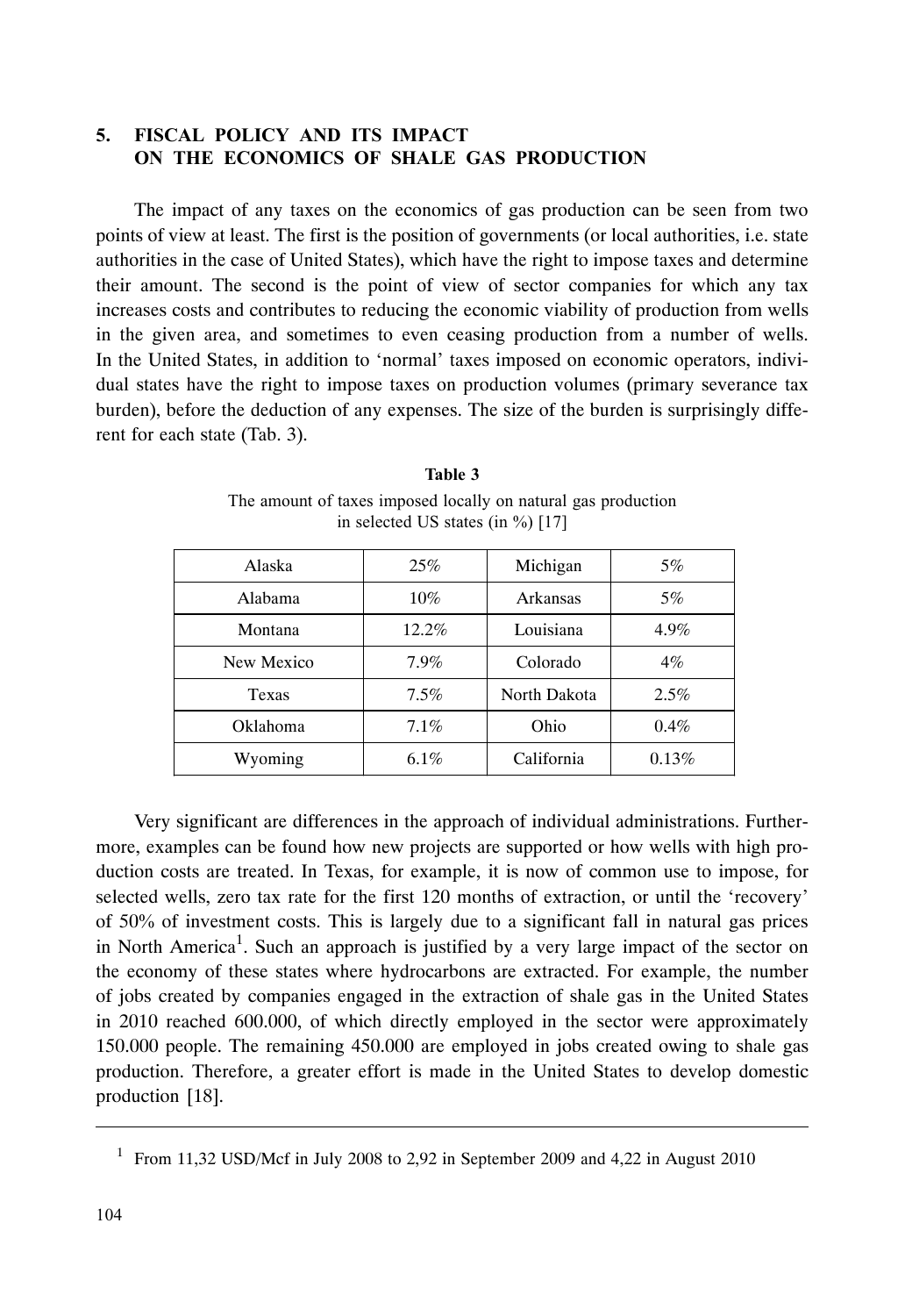In Texas, where nominally the amount of the present tax rate is  $7.5\%$ , this rate is only applied in the case of low-cost production wells. For high-cost gas wells which now make up the majority of wells operating in Texas, and which mainly produce shale gas, this rate is not applied in practice as shown in Figure 7.



Fig. 7. The amount of effective tax rate depending on production volume for high-cost gas wells within Texas (2009) [14]

The analysis of a direct relationship between the amount of taxes, and the cost-effectiveness of natural gas production is beyond the scope of this article. In the available literature studies and models can be found that attempt to describe these dependencies for individual shale plays in North America. A research conducted by the state of Pennsylvania in the Fayetteville shale play area showed, for example, that a potential rise in the tax rate on production volume from  $0.3\%$  to 5% would result in 13% decline in investment activity within this shale play [15].

#### 6. INITIAL AND CURRENT BREAK-EVEN POINT FOR UNCONVENTIONAL HYDROCARBON DEPOSITS IN NORTH AMERICAN MARKET

The 'break-even price', which is the level of natural gas prices where cost or expenses are equal, is closely related to the very location of gas extraction and depends on geological features, external service costs, fiscal policy, technologies (i.e. EURO value), etc. An analogy can be seen to investment costs, but when calculating the break-even point there is another issue that arises of extracted gas components – depending on the market situation the presence of heavier hydrocarbons can significantly improve the efficiency of operations (such a situation is being observed in the North American market nowadays).

Therefore, this parameter can vary considerably, not only among countries, but also for individual fields within a single country. Furthermore, due to observed variability (mainly) of operating costs, but also fiscal policy, the break-even parameter fluctuates, which may significantly affect the production level – fields for which the market price is lower than the break-even ceiling are not economical to develop and thus the gas extraction will not be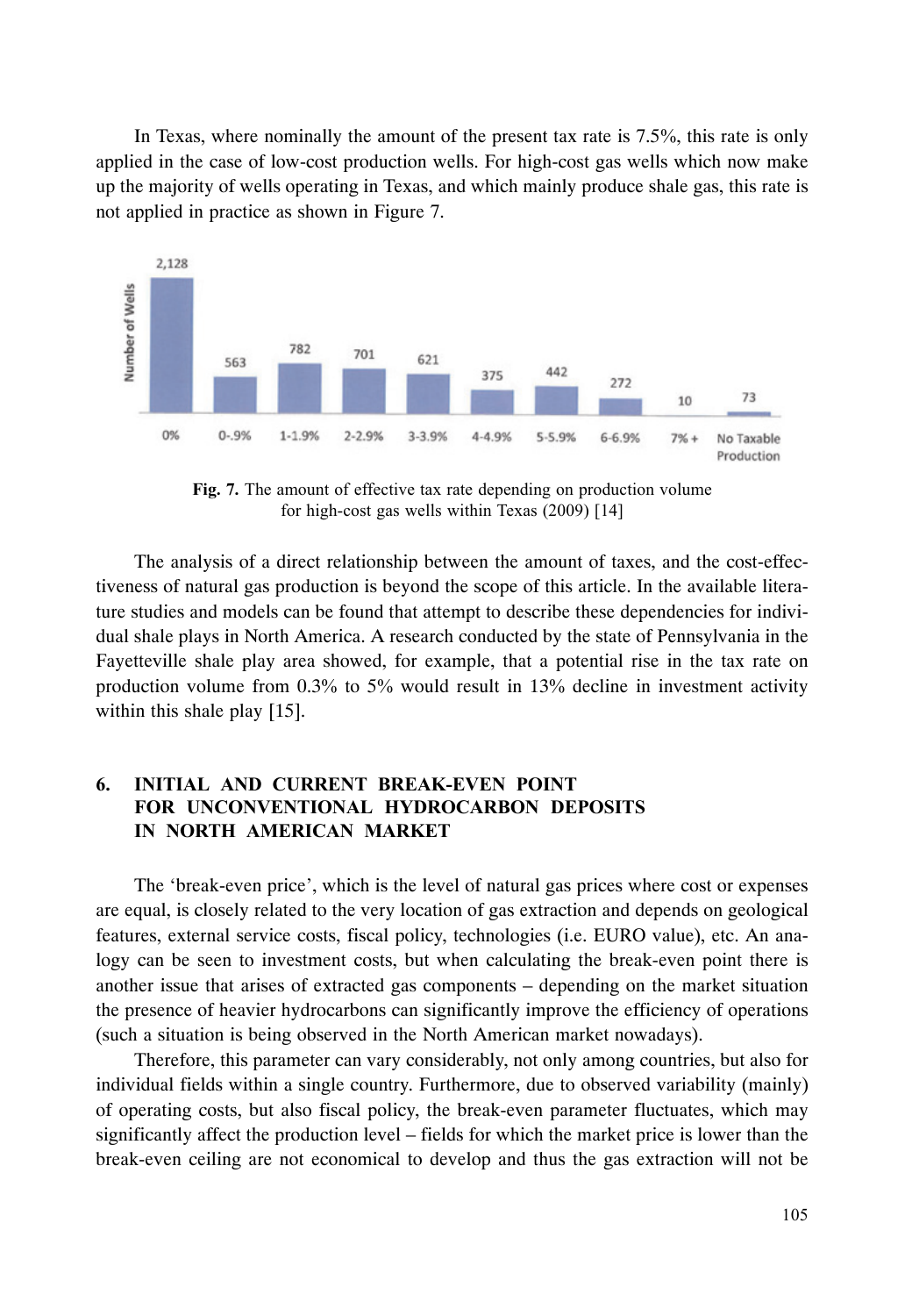developed within these fields (although it can be carried out from existing wells, if it covers at least operating costs). Let us have a look at how the break-even parameter develops for the largest deposits in the United States and how it evolves over time (Fig. 8).



Fig. 8. The break-even parameter values for the largest natural gas plays in U.S., for wells run over the period  $2008-2011$  (US\$/mcf) [12]

It is interesting to show the time development of break-even price for the total of shale gas plays owned by a single company. In this case it is Talisman Energy, and the break-even parameter only refers to investment costs.



Fig. 9. The development of break-even price for shale gas plays owned by Talisman Energy for wells run in  $2008 - 2011$  [13]

As can be seen from the above figures the price balancing the cost of gas production over the last four years has fallen significantly – depending on the given deposit from 10 to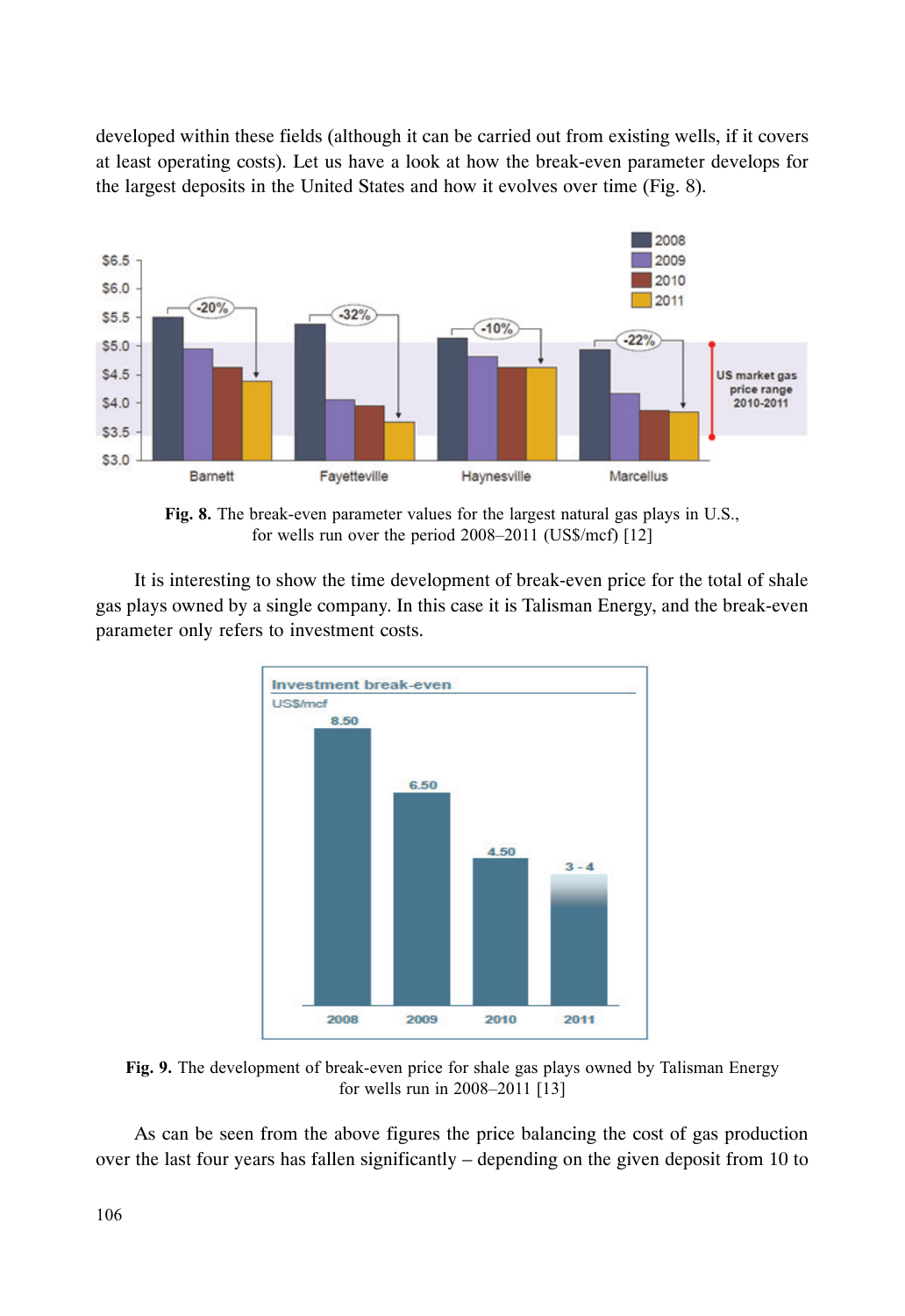over 30%, which is related on the one hand to technology advances, the use of economies of scale and greater efficiency of wells (rise in EURO value) and on the other hand – to increasingly better well "hitting" (better understanding of geology). However, it should be noted that the current price of gas in the North American market, amounting to ca. 4 USD/MBtu, does not guarantee the economic viability of total shale gas production, even despite the presence of heavier hydrocarbons (in particular oil shale) improving efficiency of the gas extracted.

#### 5-**SUMMARY**

There are fundamental differences between the structure of mining markets in North America, and Poland. These differences mainly arise from the scale of hydrocarbon production, the history and the depth of the capital market. As a result, the current Polish energy policy, but also the structure of the market in Poland is not conducive to the rapid development of shale exploitation [7]. Interestingly, the amount of funds necessary for the extraction of shale gas is so high that – according to available sources – the combined resources of companies based in Poland (and especially those dependent on the State Treasury of Poland), are far from satisfactory for large-scale gas production.

It should also be noted that Polish and North American shale geology differ significantly. As a result, we are somehow "fated" to welcome a large share of international companies in the exploitation of Polish shale gas deposits. It is to be hoped that the performance of mining companies will prove to be positive enough to be able to meet the expectations awakened in Poland.

### **REFERENCES**

- [1] Borkowski D., Jasiński A.W., Kaliski M., Sikora A.P., Stefanowicz J.: *Wyzwania* regulacyjne związane z możliwością poszukiwania, rozpoznania i wydobycia węglowodorów ze złóż niekonwencjonalnych w Polsce. Rynek Energii nr 4, 2012, 71–78.
- [2] Drilling And Completion Costs Continue to Fall In Shale Plays. October 02, 2009, www.investopedia.com
- [3] Gouvernement du Québec "A Fair and Competitive Royalty System For Responsible Shale Gas Production", March 2011 (IHS Production Data).
- [4] James E. Mason: Well Production Profiles for the Fayetteville Shale Gas Play. Oil and Gas Journal, April 4, 2011.
- [5] John A. Veil: Water Management Practices Used by Fayetteville Shale Gas Producers. Oil & Natural Gas Technology, June 2011.
- [6] John Webster: *Haynesville Shale*. 2010, AADE\* Fluids Technical Conference and Exhibition, Houston, kwiecień 2010, \* - AADE - American Association of Drilling Engineers.